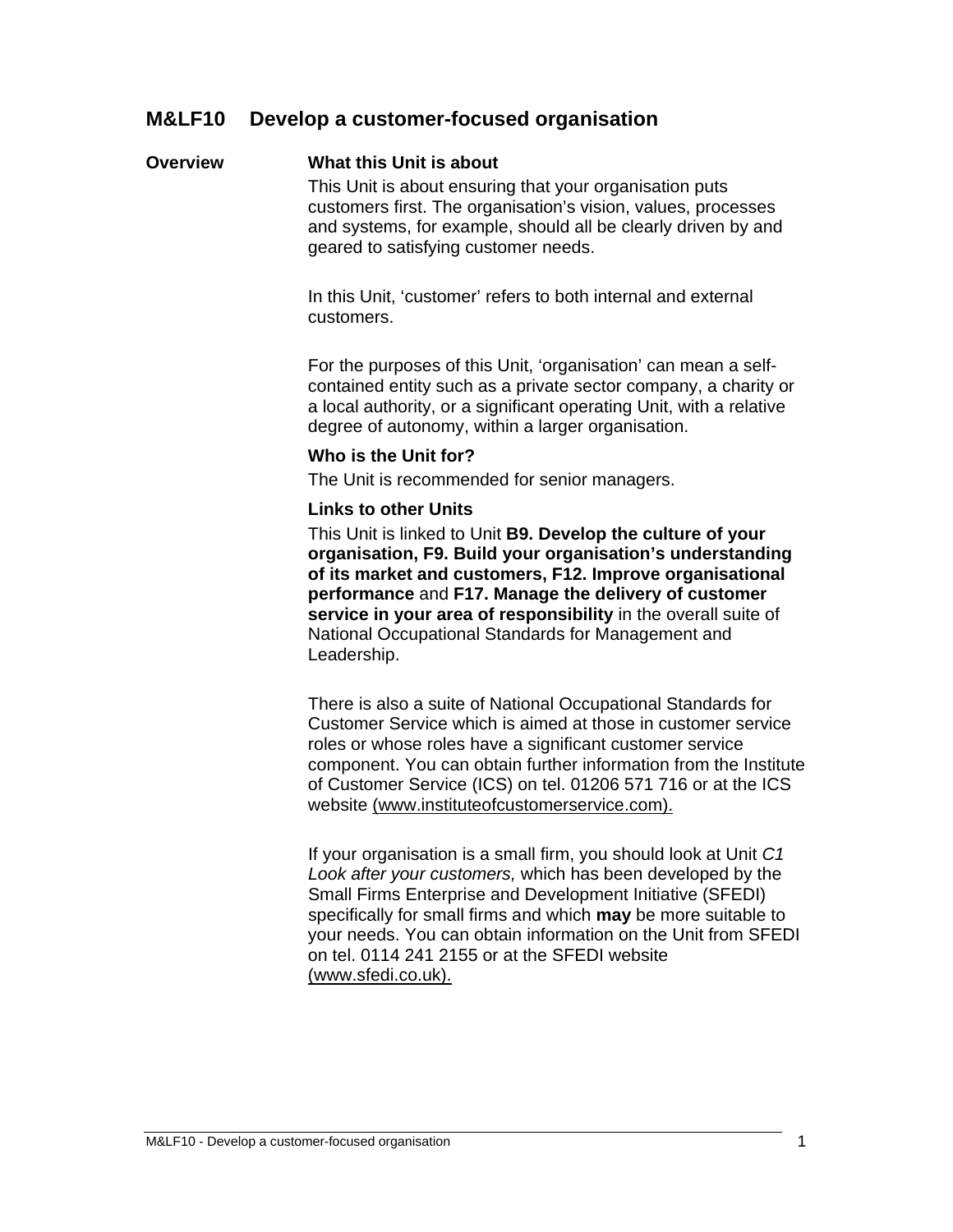- **Skills** Listed below are the main generic 'skills' that need to be applied in developing a customer-focused organisation. These skills are explicit/implicit in the detailed content of the Unit and are listed here as additional information.
	- ◆ Communicating
	- Thinking strategically
	- $\triangleleft$  Thinking with a focus on customers
	- ◆ Evaluating
	- Monitoring
	- Motivating
	- Leadership
	- ◆ Empowering
	- ◆ Building consensus
	- ◆ Reviewing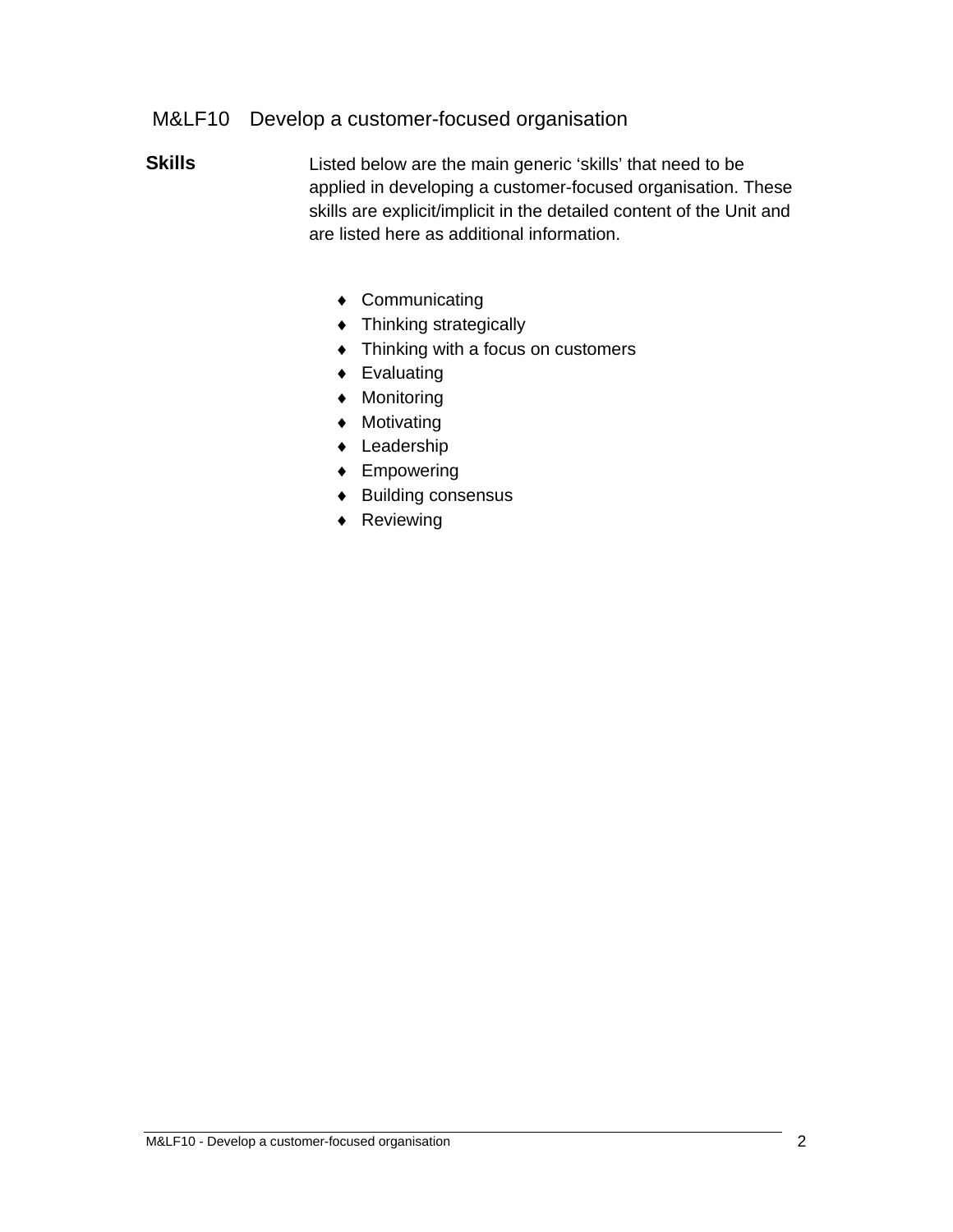| <b>Performance</b><br><b>Criteria</b> | 1. | Establish a shared vision and understanding of how staff<br>in your organisation will work with customers.                                                                  |
|---------------------------------------|----|-----------------------------------------------------------------------------------------------------------------------------------------------------------------------------|
| You must be able to:                  | 2  | Establish a set of customer-based values and beliefs<br>which develops suitable skills, behaviours and attitudes<br>leading to an environment that puts the customer first. |
|                                       | 3  | Ensure that customer-focused sustainable processes and<br>systems exist throughout the organisation.                                                                        |
|                                       |    | 4 Ensure that there are schemes in place that maintain staff<br>loyalty and commitment to providing a level of service that<br>beats customers' expectations.               |
|                                       | 5  | Establish partnerships, where appropriate, with other<br>organisations to maintain and improve services to<br>customers.                                                    |
|                                       |    | Ensure that joint activities are undertaken with customers<br>in order to identify and make improvements to the level of<br>customer service provided by your organisation. |
|                                       | 7  | Measure, periodically, the level of customer service your<br>organisation is providing.                                                                                     |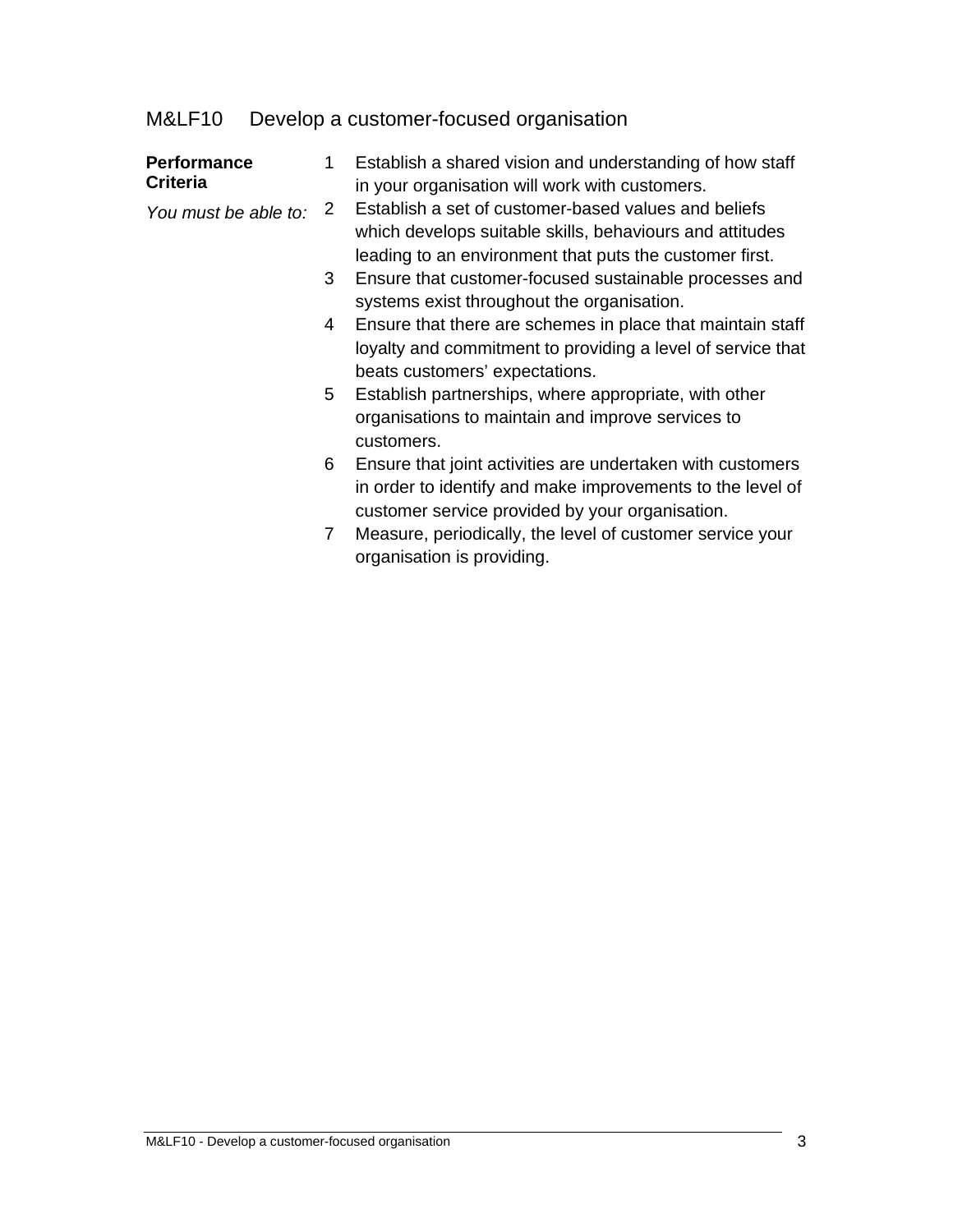| <b>Behaviours</b>        | 1  | You constantly seek to improve performance.                                                                   |
|--------------------------|----|---------------------------------------------------------------------------------------------------------------|
| You will exhibit the     | 2  | You find practical ways to overcome barriers.                                                                 |
| following<br>behaviours: | 3. | You show a clear understanding of different customers<br>and their needs.                                     |
|                          | 4  | You give people opportunities to provide feedback and<br>you respond appropriately.                           |
|                          | 5  | You develop systems to gather and manage information<br>and knowledge effectively, efficiently and ethically. |
|                          |    | 6 You articulate a vision that generates excitement,<br>enthusiasm and commitment.                            |
|                          |    | 7 You model behaviour that shows respect, helpfulness and<br>co-operation.                                    |
|                          | 8  | You advocate customers' interests within your<br>organisation.                                                |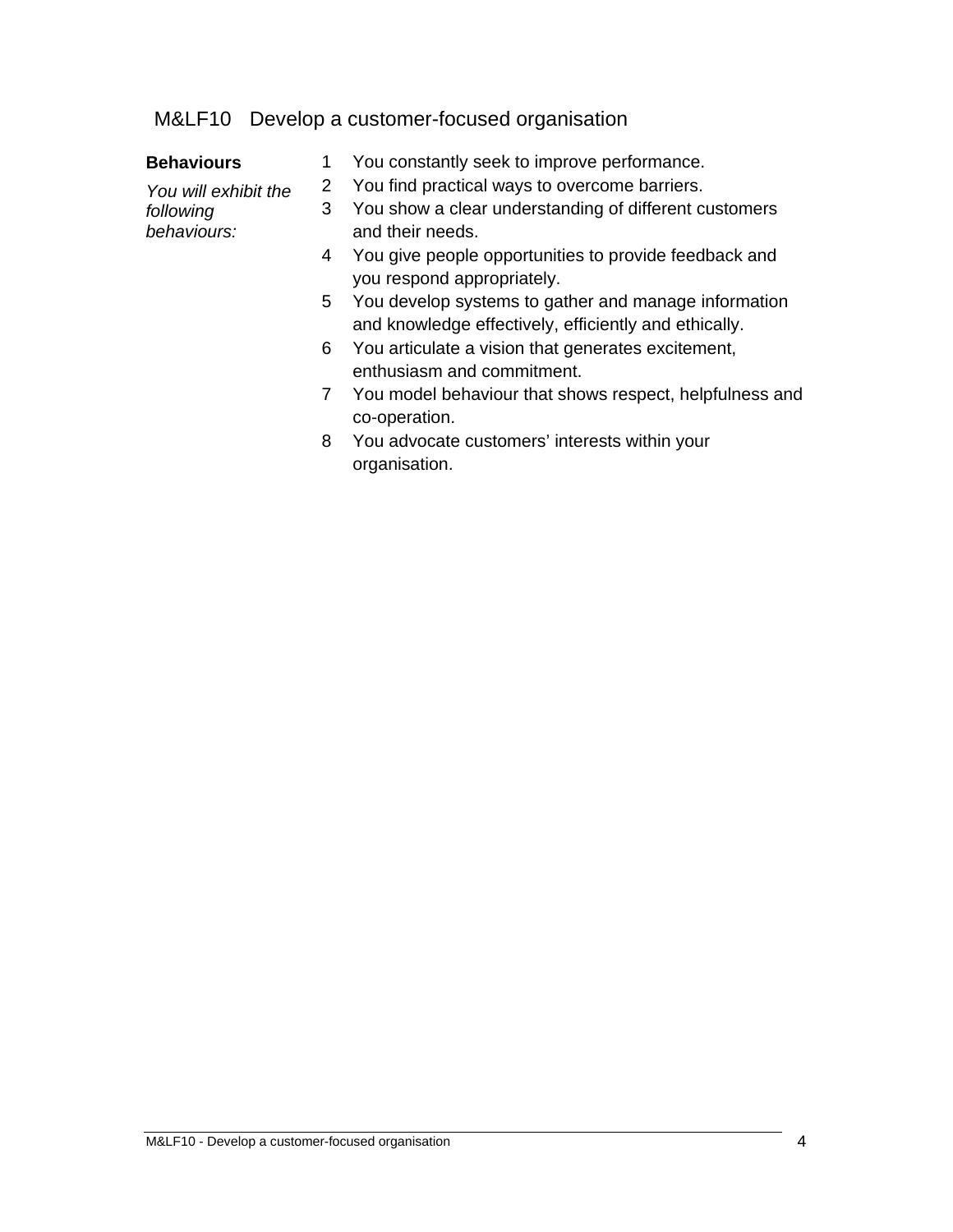#### **Knowledge and Understanding**

*You need to know and understand:* 

#### **General knowledge and understanding**

- 1 The principles of effective customer service.
- 2 The factors that make customers satisfied.
- 3 The importance of achieving customer satisfaction.
- 4 How to measure the level of customer service being provided.
- 5 The benefits of forming partnerships to maintain and improve customer service.
- 6 Best practice in customer service outside your own sector.
- 7 Techniques and reward strategies for motivating staff.
- 8 Sustainable process/systems design and management.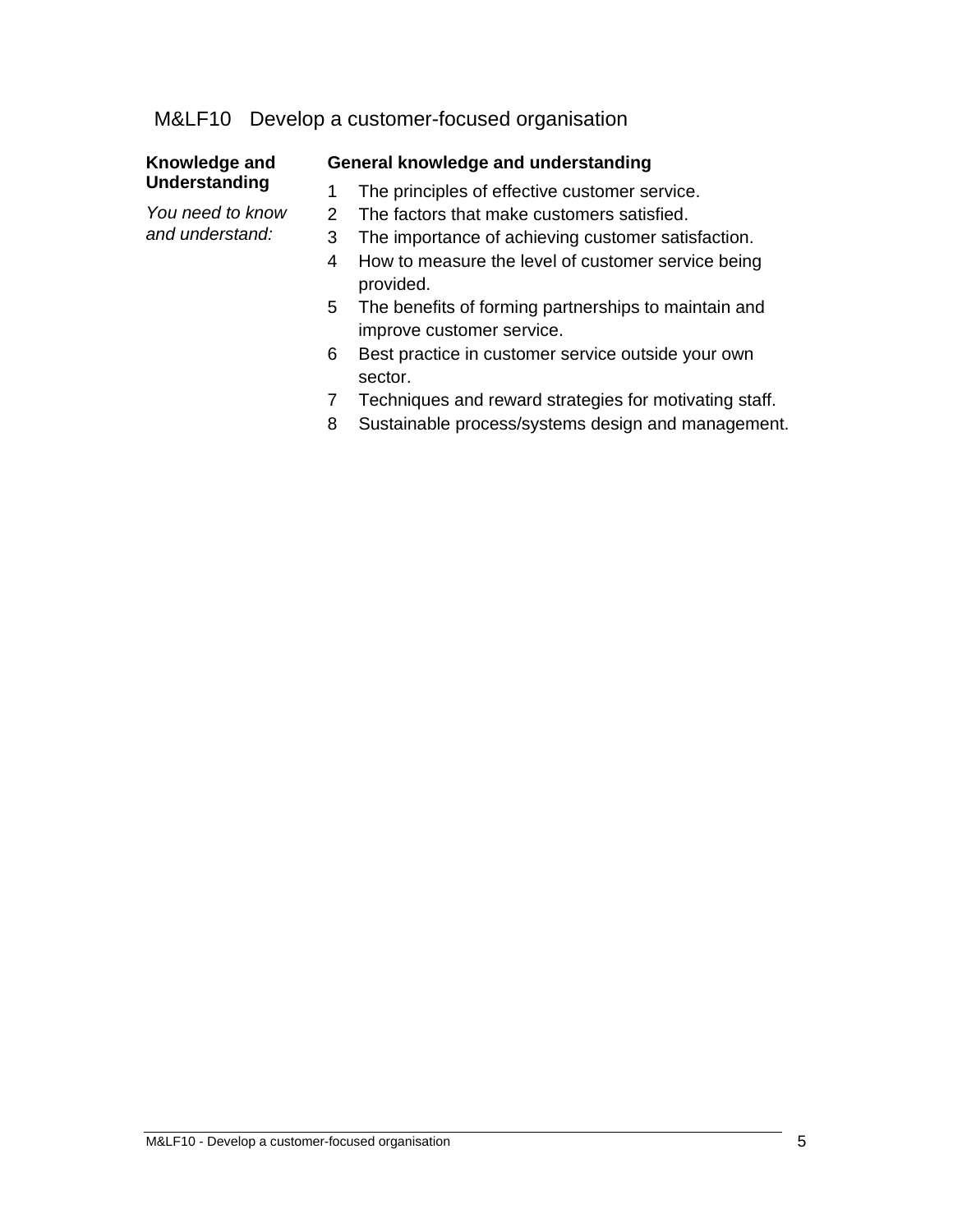#### **Knowledge and Understanding**

*You need to know and understand:* 

#### **Industry/sector specific knowledge and understanding**

- 1 Current and emerging trends that are likely to affect your products and/or services.
- 2 Developments in technology.
- 3 Where to make effective strategic partnerships.
- 4 The legal and regulatory framework within which you work, including customer and consumer rights, relevant codes of practice and ethical codes.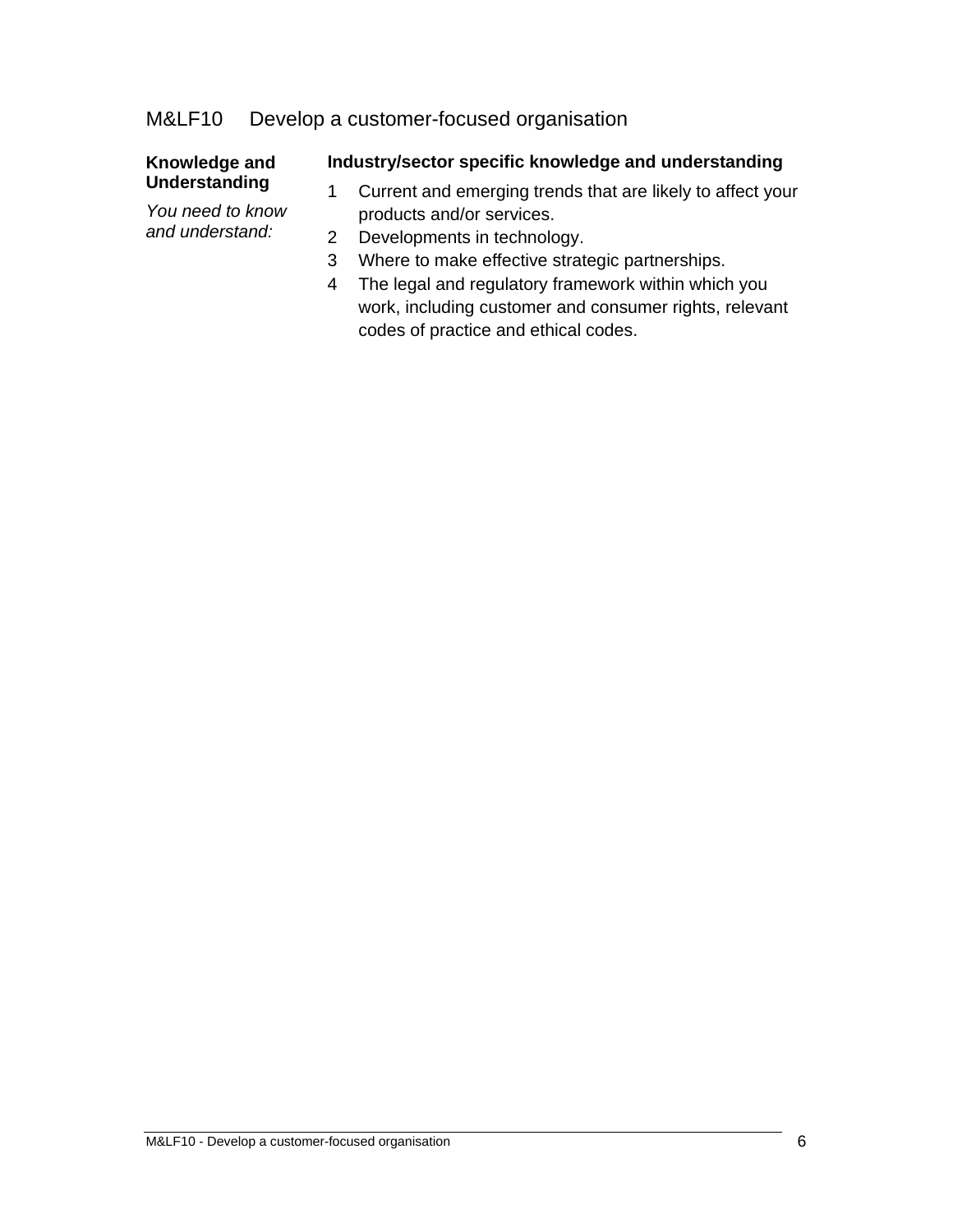#### **Knowledge and Understanding**

*You need to know and understand:* 

### **Context specific knowledge and understanding**

- 1 Your organisation's products and/or services.
- 2 The overall vision, objectives and associated plans of your organisation.
- 3 Your organisation's customers.
- 4 The strengths and weaknesses of your organisation in terms of satisfying customers.
- 5 How a change in your market, structure, products or services will affect your customers.
- 6 The activities and services of your competitors or similar organisations, and how this may affect your products, services and processes.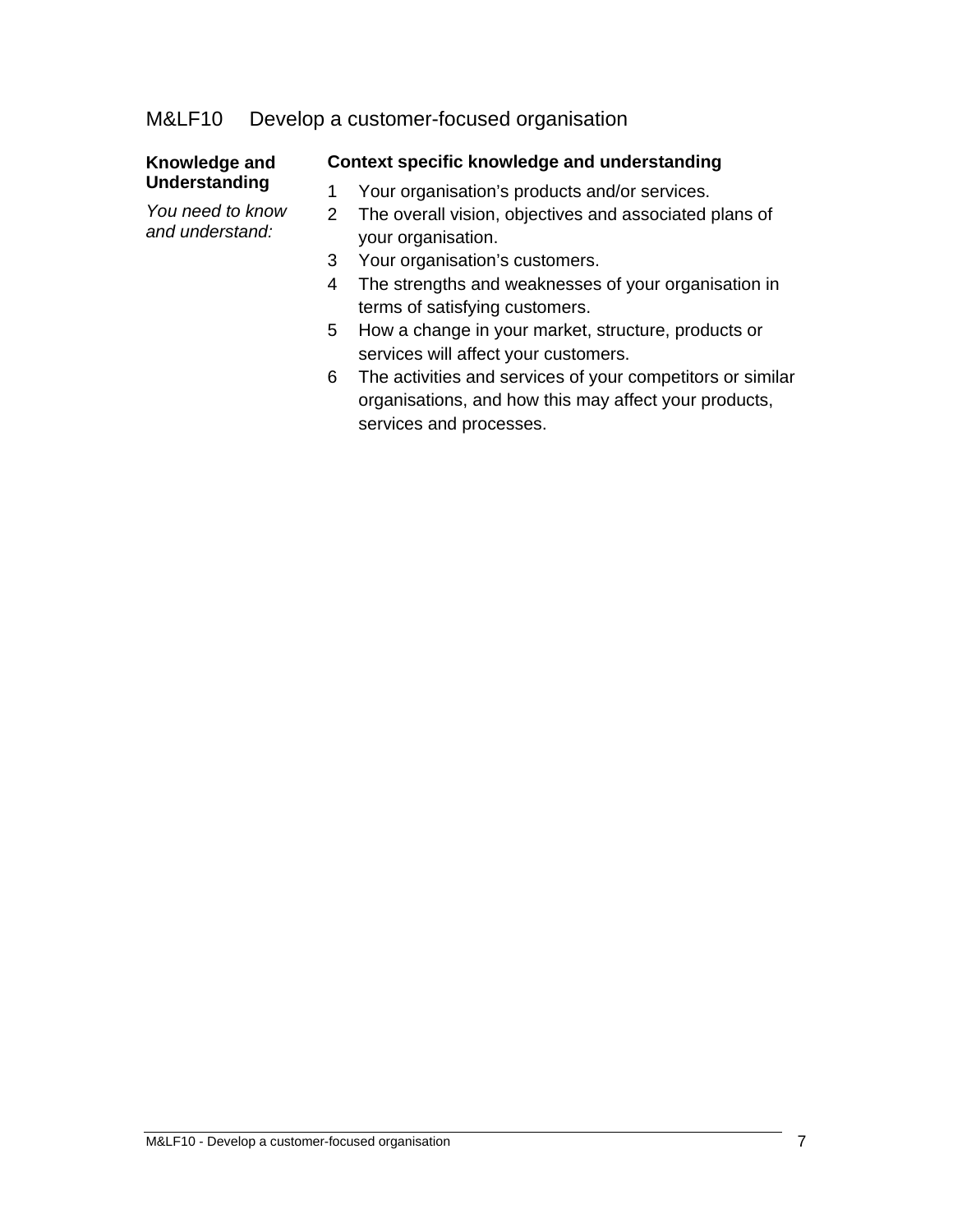Evidence Requirements

| <b>PC</b>                                 | <b>Evidence of Performance Criteria:</b>                                                                                        |                                                                                                                                                                                                                                                                                                                                                   | <b>Behaviours</b> | Knowledge and Understanding |                             |                     |  |  |
|-------------------------------------------|---------------------------------------------------------------------------------------------------------------------------------|---------------------------------------------------------------------------------------------------------------------------------------------------------------------------------------------------------------------------------------------------------------------------------------------------------------------------------------------------|-------------------|-----------------------------|-----------------------------|---------------------|--|--|
|                                           |                                                                                                                                 | possible examples of evidence                                                                                                                                                                                                                                                                                                                     |                   | General                     | <b>Industry</b><br>specific | Context<br>specific |  |  |
|                                           |                                                                                                                                 | Plans, procedures, records of meetings and other communications that clearly articulate your vision for customer service and show how it is to be<br>translated into action:                                                                                                                                                                      |                   |                             |                             |                     |  |  |
| PC <sub>1</sub><br>PC <sub>2</sub><br>PC3 |                                                                                                                                 | mission, values, vision or policy statements, operational objectives and plans that you have been<br>actively involved in developing that express the organisation's commitment to its customers                                                                                                                                                  | 3, 6, 8           | 1, 2, 3                     | 1, 4                        | 1, 2, 3, 4, 5, 6    |  |  |
|                                           |                                                                                                                                 | customer expectations and requirements surveys, benchmarking and best practice surveys and<br>analyses, that you have commissioned to establish customer service standards                                                                                                                                                                        | 3, 5, 8           | 1, 2, 3, 4, 6               | 4                           | 1, 3, 4, 5, 6       |  |  |
|                                           |                                                                                                                                 | systems and procedures that you have introduced to enable customer service to be achieved                                                                                                                                                                                                                                                         | 2, 3, 8           | 1, 2, 6, 8                  |                             | 1, 4                |  |  |
|                                           |                                                                                                                                 | newsletters, intranet pages, e-mails, memos, systems and procedure specifications and other<br>documents you have initiated, and notes, presentations and materials from team briefings and<br>other meetings and discussions you have led to communicate the organisation's customer focus<br>commitment and ensure its practical implementation | 3, 6, 7, 8        | 1, 2, 3                     |                             | $\mathbf{2}$        |  |  |
|                                           |                                                                                                                                 | personal statement (reflections on your role in describing the vision for customer service, defining<br>the standards of service required, and ensuring the people, systems and procedures are in place<br>to achieve your vision)                                                                                                                | 3, 6, 8           | 1, 2, 3                     | $\blacktriangleleft$        | 1, 2, 3, 4, 5, 6    |  |  |
|                                           | Customer service monitoring and review reports you have commissioned and evaluated to assess customer focus and service levels: |                                                                                                                                                                                                                                                                                                                                                   |                   |                             |                             |                     |  |  |
|                                           |                                                                                                                                 | monitoring reports (eg 'mystery shopper') and customer feedback surveys and analyses that you<br>have commissioned to measure customer service performance                                                                                                                                                                                        | 1, 3, 4, 5        | 1, 2, 4                     | 4                           | 1, 3, 4, 5, 6       |  |  |
| PC <sub>3</sub><br>PC <sub>6</sub><br>PC7 |                                                                                                                                 | analyses of data on customer churn and loyalty/repurchase rates you have prepared                                                                                                                                                                                                                                                                 | 1, 5              | 1, 2, 4                     | 4                           | 1, 3, 4, 5, 6       |  |  |
|                                           |                                                                                                                                 | proposals, e-mails, memos, action plans and other records of action you have taken in response to<br>surveys and analyses of customer service performance                                                                                                                                                                                         | 1, 2, 4, 5        | 1, 2, 3, 8                  |                             | 1, 3, 4, 5, 6       |  |  |
|                                           |                                                                                                                                 | personal statement (reflections on your role in monitoring customer service standards in your<br>organisation)                                                                                                                                                                                                                                    | 1, 3, 4, 5        | 1, 2, 4                     | 4                           | 1, 3, 4, 5, 6       |  |  |